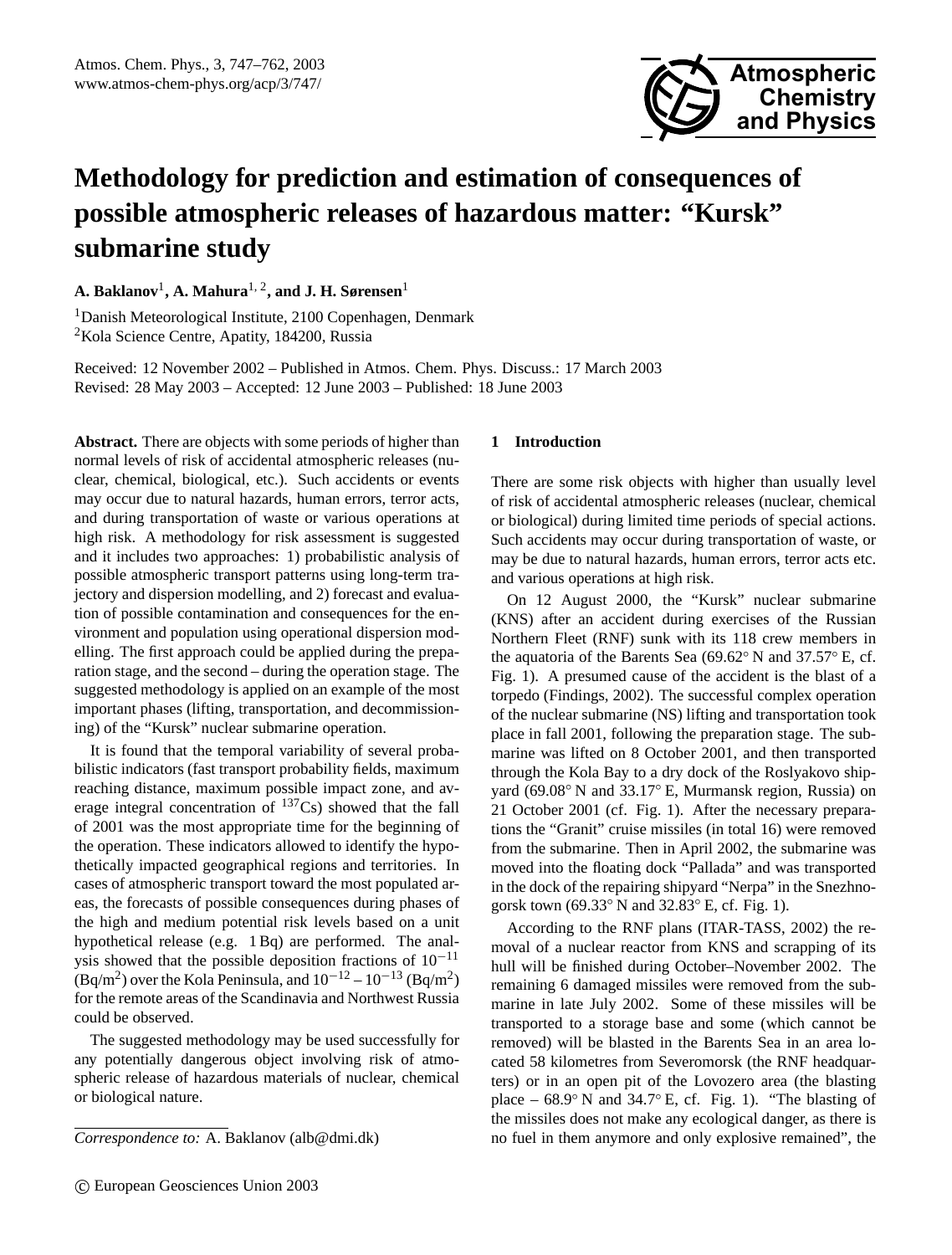

**Fig. 1.** Locations of the sunken nuclear submarine "Kursk", the shipyard in Roslyakovo, the "Nerpa" shipyard in Snezhnogorsk, and the blasting site.

navy officials said (Kursk-web-side, 2002). The KNS hull will be cut into three parts. The nuclear reactor will be removed from the central portion. Some fragments of the KNS nose compartment had been recovered from the Barents Sea floor and transported to St. Petersburg. Thus, the KNS operation involved several phases with different potential risk levels including: (i) lifting in the Barents Sea and transportation through the Kola Bay to the shipyard in Roslyakovo; (ii) setting on the dry dock and removal of the undamaged missiles; (iii) transportation to the "Nerpa" shipyard in Snezhnogorsk; (iv) removal of the damaged missiles; (v) removal of the nuclear reactors and scrapping of the submarine; (vi) lifting of the first compartment parts and blasting of the remaining parts. Following the potential risk categories, suggested by Bergman and Baklanov (1998), a very rough potential risk level ranging for the KNS operation phases is shown in Table 1.

News media including Internet web-sites (e.g. see Kurskweb-site, 2001–2002) provided information about activities and tasks, steps of the operation as well as meteorological conditions in the region. It should be noted that several organisations, including RNF, took part in the preparation and performance of this operation. The measurements of the radioactivity near the sunken submarine in the Barents Sea were carried out by the Murmansk Marine Biological Institute, Kola Science Centre (Matishov et al., 2002). It showed that the radioactivity level around the submarine was insignificantly increased, but it was very similar to the background radiation level in the Barents Sea. The water spread of possible radioactive substances from KNS in the Barents and other Arctic seas was predicted by German scientists (Gerdes et al., 2001). The normative documents on the safety conditions and emergency preparedness for the lifting phase of the KNS operation were carefully elaborated by official experts of several ministries of the Russian Federation (Lifting, 2001). However, a general analysis of atmospheric transport and possible consequence forecast were not realised, only a simple risk assessment for the local scale was performed.

Hence, it was very important, from one side, to carry out a risk assessment before the phases started, as well as from other side, to forecast and evaluate the possible airborne contamination and consequences using operational dispersion modelling during the high and medium risk phases of the KNS operation (Table 1). It became more or less clear now that the risk of a severe accident with a large atmospheric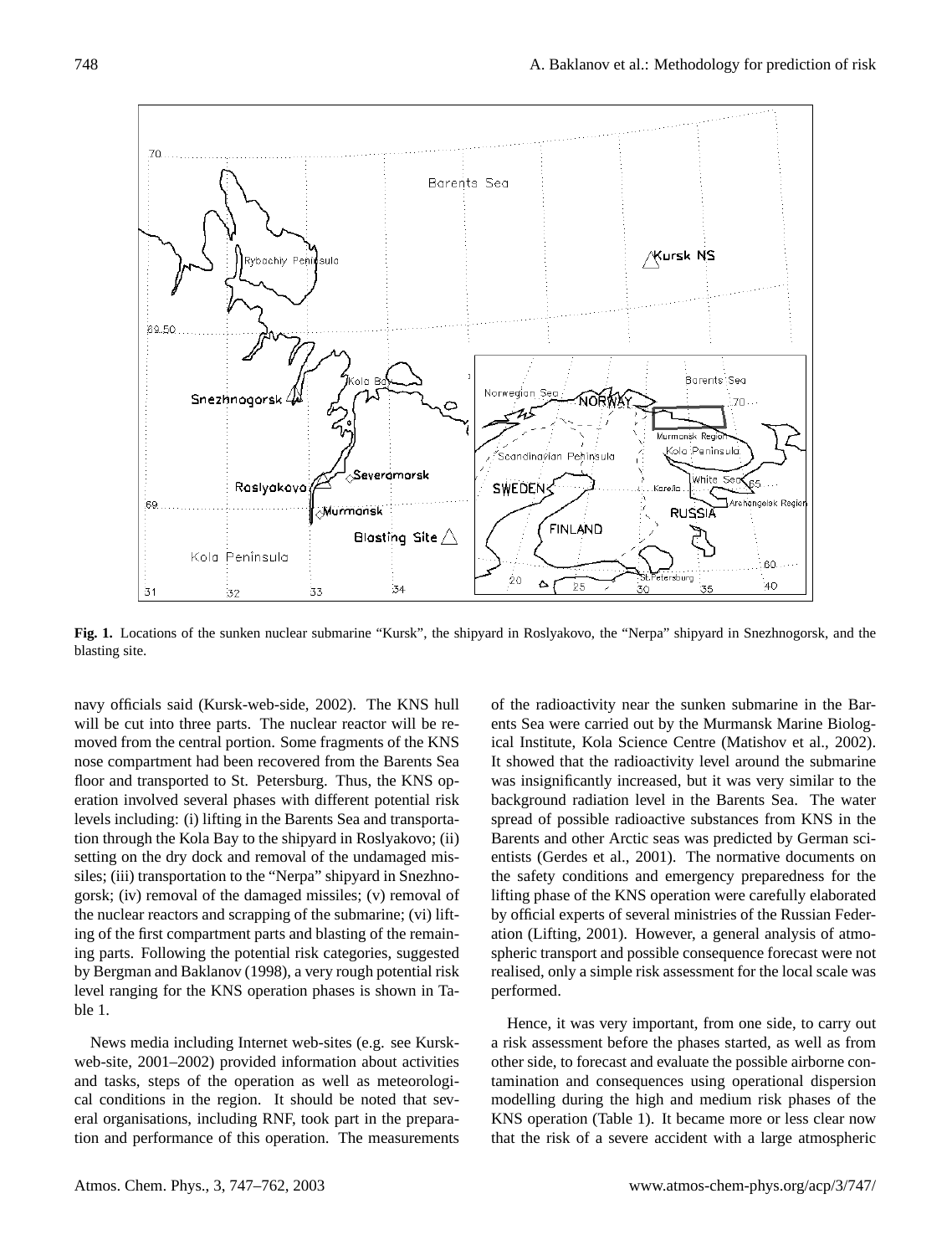| #  | Phases/actions <sup>(*)</sup>             | Phase date $(*)$        | Potential risk level |
|----|-------------------------------------------|-------------------------|----------------------|
| 1  | Accident and sinking                      | 12 Sept. 2000           | $H/L^a$              |
| 2  | Lifting preparation                       | 16 July-6 Oct. 2001     | L                    |
| 3  | Lifting submarine                         | 7-8 Oct. 2001           | М                    |
| 4  | <b>Transportation to Roslyakovo</b>       | 8-10 Oct. 2001          | M                    |
| 5  | Setting in dry dock of Roslyakovo         | $21 - 22$ Oct. 2001     | L                    |
| 6  | Missiles removal                          | Feb. 2002               | $H/U^a$              |
| 7  | <b>Transportation to Snezhnogorsk</b>     | 26-27 April 2002        | L                    |
| 8  | Setting in dry dock of Nerpa              | 27-30 April 2002        | L                    |
| 9  | 1 <sup>st</sup> compartment parts lifting | end of May–20 June 2002 | $N^b$                |
| 10 | 6 Damaged missiles removal                | <b>July 2002</b>        | $M/I^a$              |
| 11 | 1 <sup>st</sup> compartment blasting      | 8-9 Sept. 2002          | $N^b$                |
| 12 | Nuclear fuel removal                      | Oct.-Nov. 2002          | M                    |
| 13 | Reactor removal                           | Nov. 2002               | L                    |
| 14 | Transportation of reactor and fuel        | after Dec. 2002         | $L^c$                |
| 15 | Damaged missiles blasting                 | 15 Oct. - 15 Nov. 2002  | $N^b$                |
| 16 | Scrapping submarine                       | after Dec. 2002         | N                    |
|    |                                           |                         |                      |

**Table 1.** Potential risk level ranging for the "Kursk" nuclear submarine operation phases

(∗) All the information was received from the official Kursk Information Web-Site: (Kursk-web-site, 2001–2002). Risk categories:  $H - high$ ,  $M - middle$ ,  $L - low$ ,  $U - unknown$ ,  $N - no$  risk,

Comments:  $a$  before and after first information received,  $b$  local non-nuclear risk,  $c$  if a crash or terror act.

release was quite low, but at the moment of the accident and during stages of the operational forecasting such analysis of possible risk and reactor conditions were not available. Therefore, in such cases researchers considered the worstcase hypothetical accident scenarios, geophysical conditions, meteorological situations, and most dangerous possible situations.

## **2 Methodology**

In this study, a method for the risk assessment including two approaches – for the preparation and for the operation stages – in order to evaluate possible atmospheric transport, contamination, and consequences as a result of hypothetical accidental releases at any of the nuclear risk sites (NRSs) is suggested. The Kursk nuclear submarine was selected as an example of such a risk site. In Mahura et al. (2003) the method with a brief discussion was applied for the phases of the lifting preparation and KNS lifting during September– October 2001. After that, during 2001–2002, the KNS operation had continued and followed several phases/actions as shown in Table 1. During this time the geographical location of the submarine had changed several times: starting from the accident location in the Barents Sea and ending in the "Nerpa" shipyard of the Snezhnogorsk town on the Kola Peninsula (Fig. 1).

A reviewer of the paper by Mahura et al. (2003) stressed the importance of the evaluation of dispersion and deposition modelling patterns, the estimation of possible radioactive concentrations in the environment, and exposure doses from potential releases of radioactive substances from KNS. Therefore, in this paper, more detailed description of the suggested method and its extended demonstration with a focus on the assessment of the possible risk and atmospheric transport of hypothetical releases are considered for several phases of the operation – the lifting, transportation, and decommissioning steps in Roslyakovo and Snezhnogorsk.

The first approach in this method is the probabilistic analysis of possible atmospheric transport and deposition/concentration patterns from the site using trajectory or/and dispersion modelling. This approach can be used during the preparation stage, i.e. when there are initial steps requiring consideration of the goals, tasks, temporal and spatial frames, etc.

The second approach consists of evaluation of the possible contamination and consequences using real-time operational dispersion modelling. This approach could be used in the late phase of the preparation stage as well as during different phases of the operation stage, i.e. when there are particular measures taken to perform an operation (for example, lifting or transportation of the damaged object posing a risk, decontamination of the polluted area and/or facility, etc.). It should be stressed that although the sunken nuclear submarine was selected as an example for this study, it might have been any object of potential nuclear, chemical or biological danger.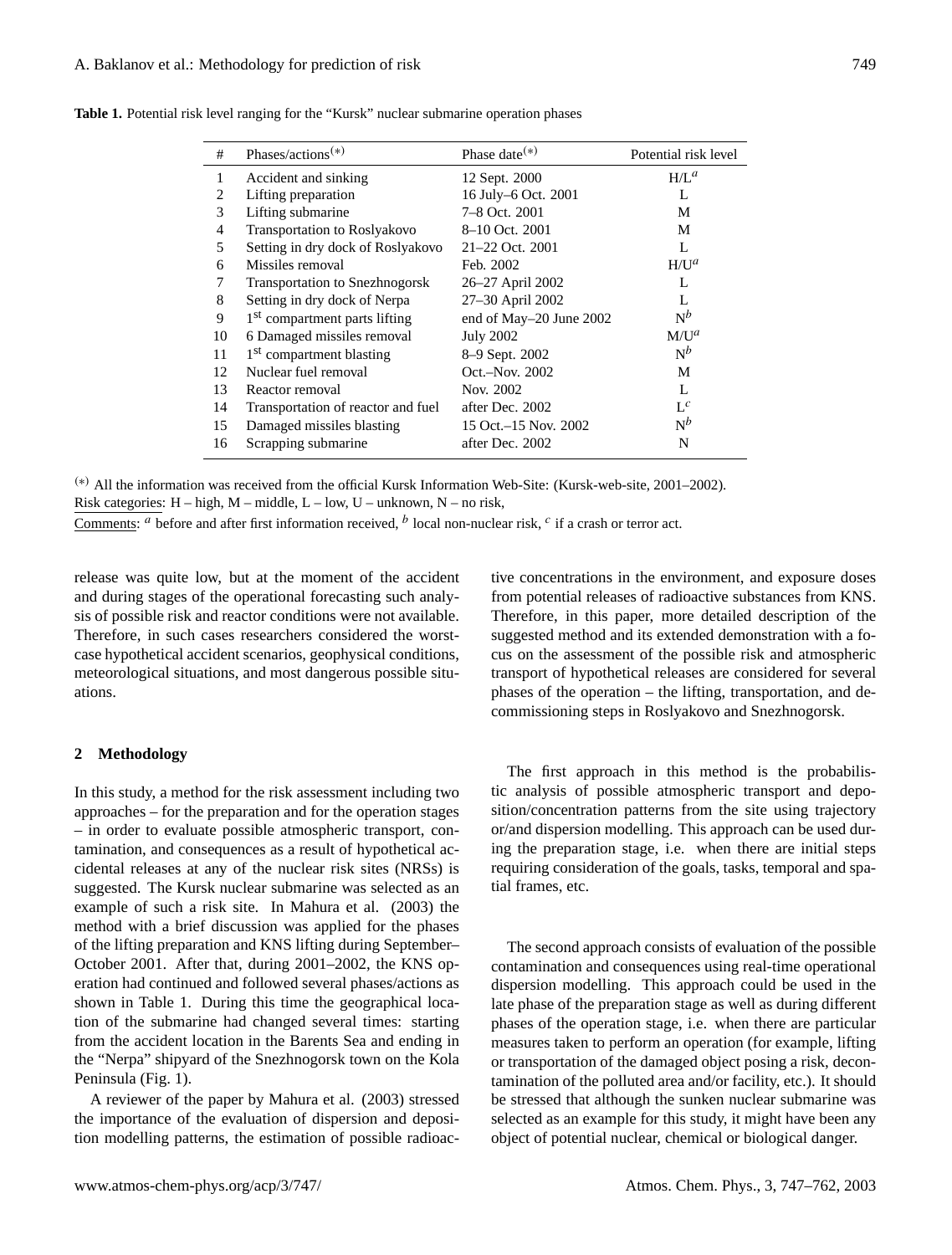#### 2.1 Approach for preparation stage

At the preparation stage, an approach, which includes three research tools, is suggested. These tools are the following: 1) isentropic trajectory modelling (ITM), 2) dispersion and deposition modelling (DDM), and 3) set of statistical analysis procedures, including probability fields analysis (PFA), to explore the structure of the calculated trajectory datasets. The isentropic trajectory model (based on a technique by Merrill et al., 1985) was used to calculate isentropic forward trajectories originated over the sunken NS location during 1987–1996. The dispersion and deposition model DERMA (Sørensen, 1998; Sørensen et al., 1998; Baklanov and Sørensen, 2001) was used to calculate the concentration and deposition fields due to hypothetical accidental releases of radioactivity from different geographical locations during the KNS operation. The probability fields analysis (Mahura et al., 2001; Mahura and Baklanov, 2002) was used to construct the monthly and seasonal fast transport probability fields, maximum reaching distance and maximum possible impact zone indicators representing atmospheric transport patterns during the first day of transport from the sites in order to identify the most impacted geographical regions and territories.

## 2.1.1 Trajectory modelling

The trajectory modelling is a useful tool to evaluate common airflow patterns within meteorological systems on various scales. In this study, among different approaches to model atmospheric trajectories, the isentropic approach was selected. Although trajectory models based on such assumption (adiabatically moving air parcels) and neglect by various physical effects, they are still a useful tool if the long-period statistics is needed and computational resources is a critical issue. There are, of course, some uncertainties in these models too, and they are related to the meteorological data interpolation, assumptions of vertical transport, etc. (Stohl, 1998).

In this study, the National Center for Environmental Prediction (NCEP, USA) original gridded wind fields from the DS-082.0 dataset ("NCEP Global Tropospheric Analyses") of the National Center for Atmospheric Research (NCAR, Boulder, Colorado, USA) were interpolated to potential temperature (isentropic) surfaces. The interpolated wind fields then were used to calculate forward isentropic trajectories in the model domain (20 $\degree$  N–85 $\degree$  N vs. 60 $\degree$  W–127.5 $\degree$  E) for two NRSs: 1) the sunken NS (over the surface of the Barents Sea) and 2) Kola nuclear power plant (over the land surface in the central part of the Kola Peninsula). Due to the fact that during operation the geographical location of the Kursk NS had changed (site of accident in the Barents Sea, water path of the NS transportation, shipyards in Roslyakovo and Snezhnogorsk), it was important to consider the possibility of changes in the atmospheric transport patterns for the water and land locations.

The trajectories originating over the Kola nuclear power plant (NPP) region were used from a study by Mahura et al. (2001). For the KNS region, the trajectories were calculated for a period of 10 years (1987–1996) twice per day (at 00:00 and 12:00 UTC, Universal Co-ordinated Time) at various levels (in total 16) within the atmosphere. From all calculated trajectories (more than 467 thousands) only those having origin near the surface (more than 29 thousands) were selected for the further statistical analysis.

#### 2.1.2 Dispersion modelling

The trajectory modelling does not consider one of the important mechanisms of the airborne contamination – the removing processes, e.g. the wet deposition, which is most important for the deposition fields. The dispersion modelling can resolve this gap.

The DERMA model (see Sect. 2.2) with the DMI-HIRLAM meteorological analyzed archived fields was used for the long-term dispersion simulation with a permanent or periodical discrete release at a NRS. The simulation period considered is October 2001 – October 2002. Several characteristics were calculated for the released radionuclide  $137Cs$ : 1) surface air concentration of radionuclide, 2) integrated in time air concentration of radionuclide within the surface layer of the atmosphere, 3) dry deposition of radionuclide on the underlying surface, and 4) wet deposition of radionuclide on the underlying surface. All these characteristics are given in a gridded domain having grid cells with a size of  $0.5^{\circ} \times 0.5^{\circ}$ , of latitude vs. longitude. Conditions and input parameters for the simulation runs are discussed in details by Baklanov et al. (2002a).

# 2.1.3 Statistical analysis of atmospheric transport and concentration patterns

Probabilistic analysis is one of the ways to estimate the likelihood of occurrence of one or more phenomena or events. The statistical analysis of trajectories might allow, from the probabilistic point of view, to evaluate the NRS possible impact on geographical regions or territories due to atmospheric transport. The statistical analysis of concentration/deposition fields might allow identifying the geographical areas at the highest risk of radionuclide contamination due to atmospheric transport and deposition (dry and/or wet) on the underlying surface.

The most interest in this study will be presented by the following indicators: the fast transport (FT) probability field, maximum reaching distance (MRD), maximum possible impact zone (MPIZ), and average integral concentration (AIC) field. Although other indicators such as simple characteristics of the NRS possible impact, atmospheric transport pathways, airflow patterns, precipitation factor, etc. might be considered for the nuclear risk sites (Mahura et al., 1999;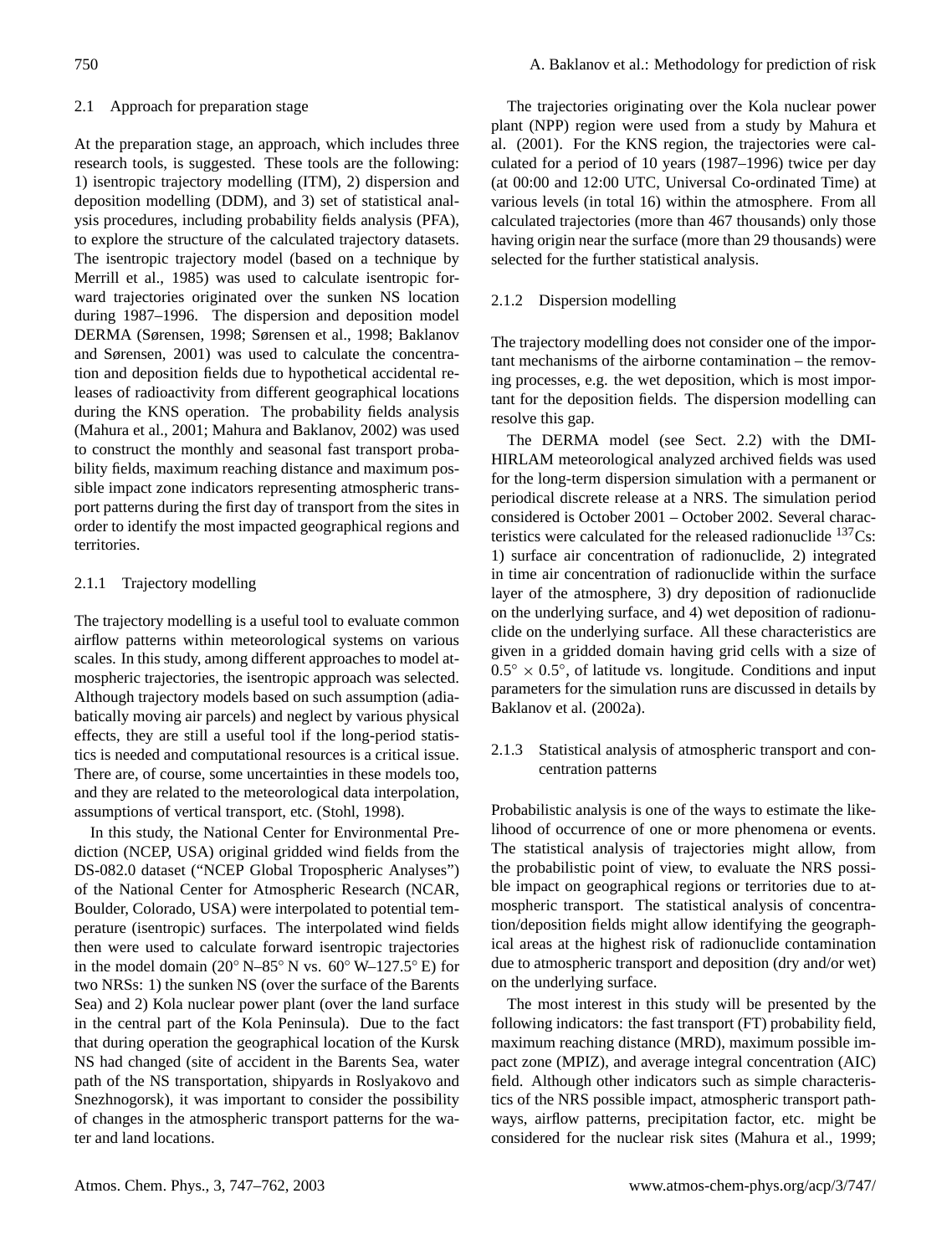Baklanov et al., 2002; Mahura, 2002; Mahura and Baklanov, 2002; Mahura et al., 2003).

For the construction of each of the mentioned indicators, a new gridded domain was built with the risk site in the centre of domain. For the construction of the FT, MPIZ, and MRD indicators based on trajectory modelling results, as input data, the latitude and longitude of trajectories (at 12 and 24 h of atmospheric transport) were used. For the construction of the AIC indicator based on dispersion modelling results, as input data, the 2-dimensional fields of the integrated in time air concentration of radionuclide (in each grid cell of domain) within the surface layer of the atmosphere were used.

### 2.1.3.1 Fast transport probability fields

The fast transport probability field (FTPF) indicates the probability of the air parcels movement during the first day of transport. Such indicator shows where air parcels might be located geographically after the first 12 and 24 h of atmospheric transport from the NRS location. In this approach, we analysed separately only trajectories terminated exactly after 12 and 24 h of transport. The areas with the highest occurrence of trajectory intersections with the grid domain cells will reflect territories under the highest possible impact from the nuclear risk site, if an accidental release occurred.

To construct the FT fields, the number of trajectory intersections with each grid cell of a new gridded domain was counted. Among all grid cells, the cell where the absolute maximum of trajectory intersections took place was identified as an "absolute maximum cell" (AMC). Because all trajectories start near the NRS region, to account for contribution into flow at the larger distances from the site, the area of maximum was extended to cells adjacent to AMC. For this purpose, the number of intersections in cells adjacent to AMC was compared, and additional cells (having less than 10% of difference between cells) were assigned. The new "area of maximums", if isolines are drawn, will represent the area of the highest probability of the possible impact (AHPPI) from NRS. Assuming the value of 100% for this area, the rest could be re-calculated as percentage of AHPPI.

2.1.3.2 Maximum reaching distance and maximum possible impact zone Indicators

The maximum possible impact zone (MPIZ) indicator shows the boundaries of a territory on a geographical map with the highest probability of being reached by trajectories during the first day of transport from the site.

To construct the MPIZ indicator, all endpoints of 12-hours intervals of calculated trajectories only during the first day (i.e. at 12 and 24 h) of transport were counted in the cells of a new gridded domain. Similarly to the FTPF construction, both the AMC and AHPPI were identified. For the MPIZ indicator, it was assumed that the area of MPIZ includes all cells with the 90% isoline of more than 90% of AHPPI, and an isoline of MPIZ was drawn through these cells.

The maximum reaching distance (MRD) indicator shows the farthest boundaries on the geographical map which might be reached during the first day of atmospheric transport by, at least, one trajectory originating over the risk site location.

To construct the MRD indicator, all endpoints of 12-hours intervals of calculated trajectories during the first day (i.e. at 12 and 24 h) of atmospheric transport were counted in the cells of a new gridded domain. An isoline of MRD was drawn through the grid cells of the domain where, at least, one trajectory intersected with the boundaries of the grid cell.

#### 2.1.3.3 Average integral concentration fields

The dispersion modelling results can be analyzed in a similar manner to those for the trajectory modelling results. Further, the focus is on the integrated in time concentration of radionuclide. The average integral concentration (AIC) field is an average (at any given day of the analysed time period) integrated in time air concentration of radionuclide within the surface layer of the atmosphere. This type of the field shows the most probable geographical distribution of the radionuclide concentration near the surface due to atmospheric transport from the site.

To construct the AIC field, the total sum of daily continuous discrete releases of radioactivity at the site during the time period of interest (month) was counted in each grid cell of the domain. Then, an average value (or AIC) was obtained by division of values in each cell by the number of valid days (i.e. when meteorological data were available for operational dispersion modelling). An isoline of AIC was drawn through the grid cells of the domain with the equal orders of magnitude starting from  $10^{-1}$ .

Similarly to AIC, the average fields representing the dry, wet, and total deposition patterns due to atmospheric transport from the site could be simulated as suggested by AR-NARP (2001–2002), Baklanov et al. (2002a).

#### 2.2 Approach for operation stage

At the operation stage, an approach, which includes two research tools, is suggested. These tools are the following: 1) 3-dimensional Danish Emergency Response Model for Atmosphere (DERMA), and 2) HIgh Resolution Limit Area Model (HIRLAM). Both models are operationally used and further developed by the Danish Meteorological Institute (DMI). The DMI-HIRLAM model (used as a numerical weather prediction – NWP-model) simulates the 3 dimensional fields for meteorological variables needed as input for the DERMA model. The DERMA model simulates the radionuclide transport, dispersion, and deposition for the hypothetical accidental release at the selected geographical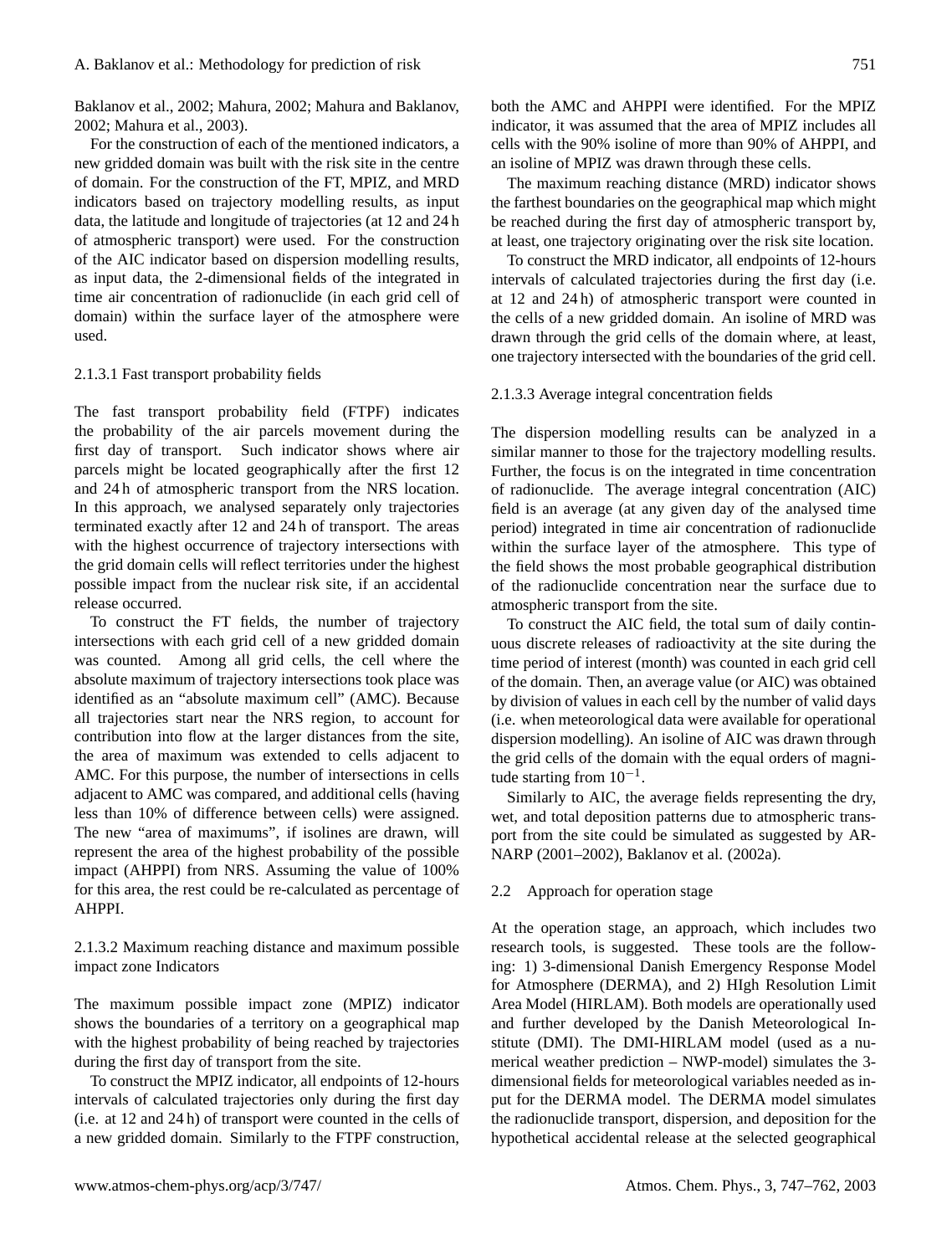

**Fig. 2.** Structure of the Danish nuclear emergency preparedness long-range modelling system.

locations of the submarine during the KNS operations. Further, the DERMA simulation results were used for comparison with the trajectory modelling results.

## 2.2.1 Operational emergency modelling

The Danish Emergency Response Model of the Atmosphere (DERMA) is used for the real-time modelling of possible contamination and consequences (cf. Fig. 2). The model was developed at the Danish Meteorological Institute (DMI) for nuclear emergency preparedness purposes. DERMA is a 3- D Lagrangian long-range dispersion model using a puff diffusion parameterisation, particle-size dependent deposition parameterisations and radioactive decay (Sørensen, 1998; Sørensen et al., 1998; Baklanov and Sørensen, 2001). Earlier comparisons of simulations by the DERMA model vs. the ETEX experiment involving passive tracers gave very good results. 28 institutions from most European countries, USA, Canada and Japan contributed to the real-time model evaluation. Based on analyses from the first experiment, the DERMA model was emphasised as being very successful (Graziani et al., 1998). In general, the DERMA model can be used with different sources of NWP data, including the DMI-HIRLAM and ECMWF NWP models.

The main objective of the DERMA model is to predict the atmospheric transport, diffusion, deposition and radioactive decay of a radioactive plume within a range from about 20 km up to the global scale. For shorter distances the RIMPUFF local-scale model developed by the Risø NL (Mikkelsen et al., 1984, 1997) can be used. Both models are parts of the Danish Nuclear Preparedness System ARGOS (Hoe et al., 2000).

#### 2.2.2 Weather forecast modelling

The DMI-HIRLAM high-resolution meteorological forecast (up to a few days) or analysed data (see Fig. 2.2.1: D-version: 0.05◦ , N- and E-versions: 0.15◦ or G-version: 0.45◦ , with 1 h time resolution) are used as input data for high-resolution trajectory or dispersion simulation in the DERMA model. The vertical DMI-HIRLAM model levels (currently in total 31 levels) are located at 33, 106, 188, 308, etc. meters for a standard atmosphere.

This model has been running operationally by DMI for the European and Arctic regions since 1990. The present DMI weather forecasting system is based on an extended version of the HIRLAM 4.7 model (Källen, 1996; Sass et al., 2002). The forecast model is a grid point model. The data assimilation is intermittent, and it is based on the 3-DVAR scheme. The operational system consists of four nested models called DMI-HIRLAM-G, -N, -E, and -D. These models differ by e.g. the horizontal resolutions and integration domains (cf. Fig. 2, the left panel). The NWP forecasting system is run on the NEC-SX6 supercomputer in connection with other DMI computers. The produced model level files are archived on the UNITREE Mass Storage System. Therefore, the DMI-HIRLAM data can be used in the operational mode or from the archives.

## **3 Results and Discussions**

Using the suggested methodology an evaluation of possible risks and consequences from hypothetical accidental atmospheric releases of hazardous matter on example of the "Kursk" nuclear submarine (KNS) operation was realised. Simulation of possible consequences on the preparation and operational stages were done for most of the operation phases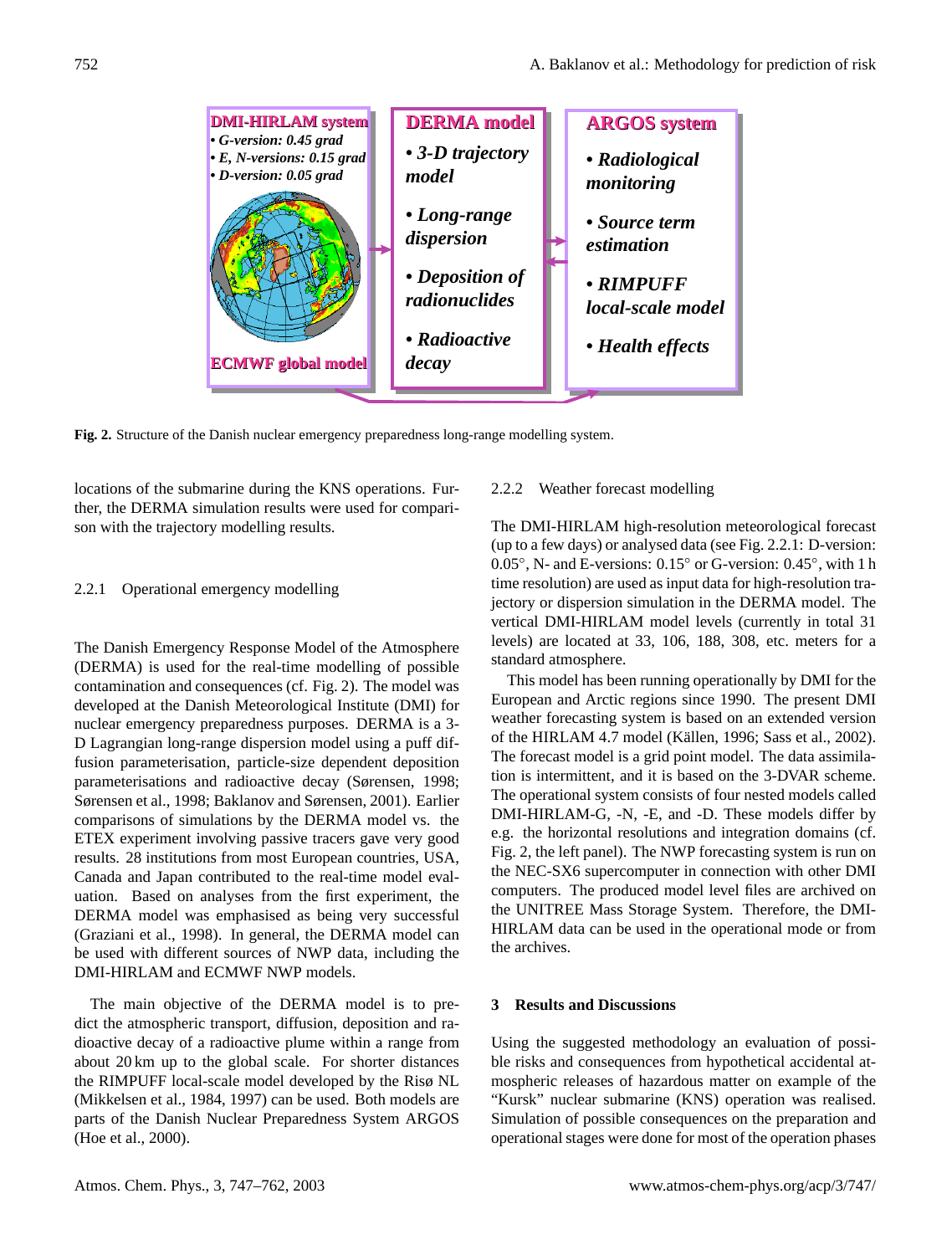

**Fig. 3.** Fast transport probability fields after 12 h of atmospheric transport during fall for the **(a)** Kola NPP and **(b)** Kursk NS.

(see Table 1). However, for the analysis of the results and discussion let us consider the most important phases only.

At the preparation stage, the transport probability fields were constructed and analysed with respect to the locations of the sunken submarine and shipyards in Roslyakovo and Snezhnogorsk. At the operational stage, the following phases with the potential risk – "M" and "H"-levels (cf. Table 1) were considered: a) the lifting of KNS, b) the transportation to Roslyakovo, c) the setting to dry dock in the Roslyakovo shipyard; d) the decommissioning in the Snezhnogorsk shipyard – "Nerpa" (removal of the damaged missiles and the fuel). Moreover, the earlier calculated transport probability fields for the nearby Kola Nuclear Power Plant were used for preliminary investigation of possible atmospheric transport patterns as well as for the site-sensitivity analysis of the probabilistic fields.

3.1 Fast transport probability fields during the first day of atmospheric transport

The fast transport probability fields (for both terms of 12 and 24 h) were constructed and analysed for two locations: the sunken Kursk NS and the Kola Nuclear Power Plant (i.e. over water and land surfaces, respectively). These fields provide useful information to evaluate the areas of the highest probability of the possible impact (AHPPI), if an accidental hypothetical release would have occurred. The fast transport probability fields (FTPF) during fall (three months combined: September, October, and November) are shown in Fig. 3 with the isolines drawn every 10% starting from 20.

Mahura et al. (2003) mentioned that during September-October, the westerly flow is dominant in the sunken NS region. After the first 12 h of atmospheric transport, the possibility of reaching the populated territories of the Murmansk region (Russia) was found to be low, and for the Nordic countries – minimal. At the end of the first day, the AH-PPI boundaries were extended significantly in both meridional and latitudinal directions, covering the eastern territories of the Kola Peninsula. The main airflow tendencies during November–December were found to be similar, although in December the FTPF boundaries were also more farther extended to the west (reaching the northern Finland, Sweden, and Norway) compared with the fall months. Comparison with July–August showed that, from the atmospheric transport point of view, both September and October (when the operation for the Kursk NS in fact took place) were more suitable for the lifting and transportation of the submarine, because during summer, the largely populated territories of the Kola and Scandinavian Peninsulas were located inside the AHPPI zone. The monthly analysis of the fast atmospheric transport, from the probabilistic point of view, played a role of an indicator not only for the decision-making process in case of an accidental release, but also for the selection of the preferable time for the operation.

After transportation of the submarine (in October 2001) to the Roslyakovo shipyard, the KNS operation had continued (see Table 1) during the fall of 2001, and therefore, the fast transport patterns for two types of locations – over the water (KNS) and land (KNP) surfaces – should be further evaluated, because the Roslyakovo and Snezhnogorsk sites might represent a mixture of atmospheric transport patterns related to both geographical locations.

During fall, after the first 12 h of atmospheric transport, for both KNS and KNP the AHPPI boundaries are extended in the eastern direction over the Barents Sea and Kola Peninsula, respectively (Fig. 3). Although, the KNP site is located within the AHPPI boundaries, the KNS site is situated outside of the AHPPI boundaries. This is related to the fact that the wind speed over the open water is higher compared with the land surface, and hence, the flow propagates faster from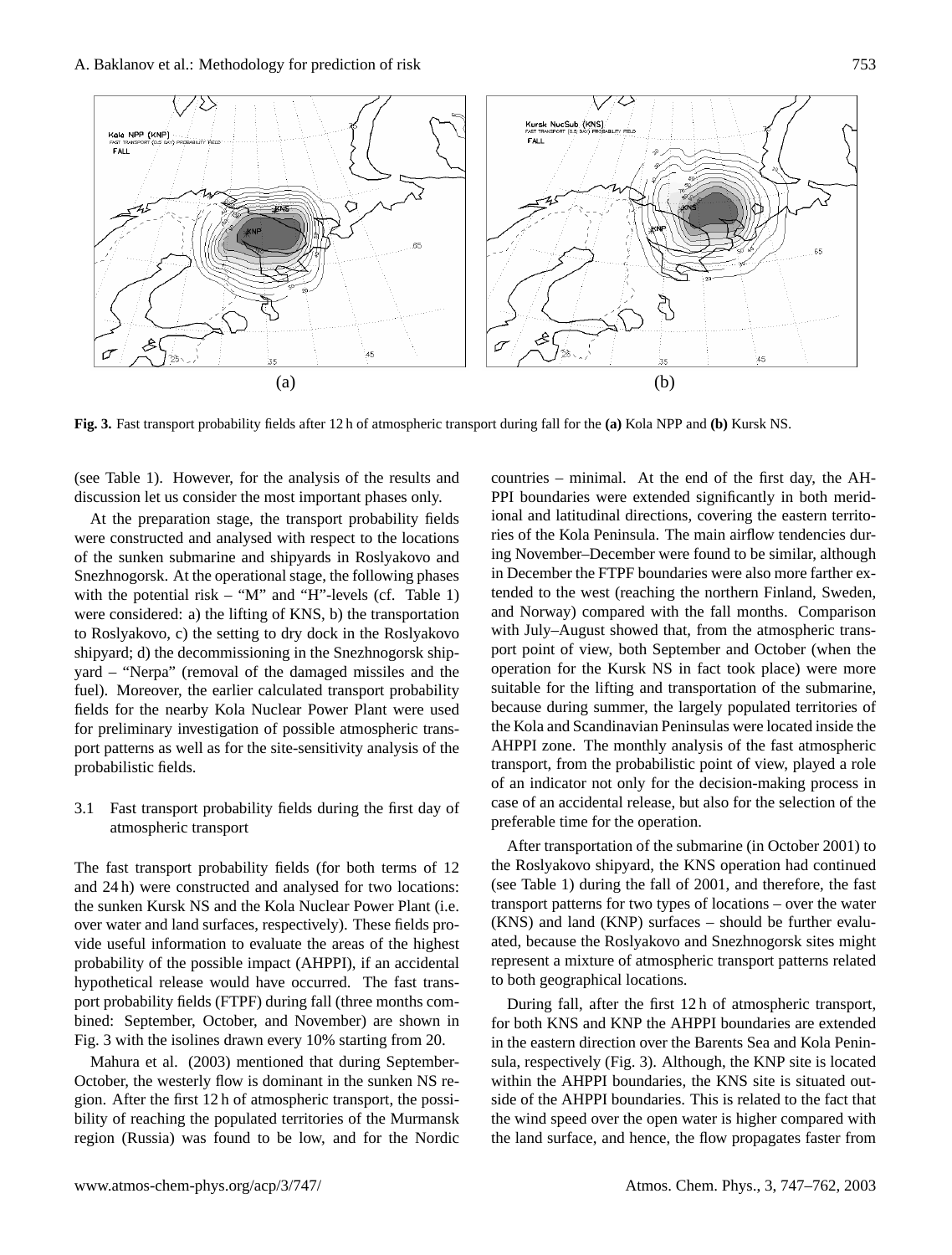

**Fig. 4.** Fast transport probability fields after 24 h of atmospheric transport during fall for the **(a)** Kola NPP and **(b)** Kursk NS.

the site region. For the KNS site, the area (enclosed by the lowest isoline of 20% of AHPPI) of the fast transport probability field is larger, and this field is more extended in the north-south direction compared with KNP. The NRS possible impact will be higher: in the northern Finland from KNP ( $\leq$ 90% of AHPPI) compared with KNS ( $\leq$ 20%) as well as in Norway (Finmark County) from KNP ( $\leq 60\%$  of AHPPI) compared with KNS ( $\leq$ 35%).

Hence, it can be assumed by interpolating and averaging of the KNP and KNS FT probability fields that for the Roslyakovo and Snezhnogorsk shipyards, the most impacted areas outside of Russia could be the northern territories of Finland and Norway with the NRS possible impact varied in a range between 27–75% of AHPPI. It is very unlikely that the Swedish territories might be reached during the first 12 h of atmospheric transport from these sites.

During fall, at the end of the fist day of atmospheric transport, for both sites – KNS and KNP – the AHPPI boundaries are shifted farther in the eastern direction from the sites by westerlies; and moreover, they represented by several maxima (which are extended more in the north-south direction compared with the west-east direction for the KNS and KNP sites, respectively). For both sites, by the end of the first day the Archangelsk Region (Russia) is at the highest risk due to atmospheric transport. Some peculiarities could be seen from the analysis of these fields. First, for the KNS site the FTPF boundaries (enclosed by 20% isoline) are more extended to the north of the site passing over 75◦ N, although for the KNP site it is southerly of this latitude. Second, the KNS FTPF is also significantly farther extended in the eastern direction compared with KNP. Third, for KNP there is the higher possibility (local maxima in Fig. 4) of reaching the southern populated territories of Finland compared to KNS, although for KNS there is an additional increase in probability of atmospheric transport in the NW sector of the site. As seen from FTPFs, in general, the atmospheric transport from the KNP site occurred in the E vs. SE sector, but for the KNS site – the NE vs. SE sector of the site.

Hence, similarly, interpolating and averaging the KNP and KNS FT probability fields it can be assumed that for the shipyards in Roslyakovo and Snezhnogorsk, the most impacted areas could be the Murmansk and Archangelsk Regions of Russia with the NRS possible impact varied in a range between 40–100% of AHPPI, although there might be such possibility also for the western and north-western territories of Finland.

It should be noted that it is possible to use simply a wind direction as an indicator of the atmospheric transport, but it is valid only on the local scale. It is also possible to use the climatological maps of baric topography, and although those give a general insight in the prevailing atmospheric transport over the large areas, they are not directly related to a particular site of concern. The statistical interpretation of probability fields represents the general climatological outlook of the possible atmospheric transport from a particular site. For a particular meteorological situation or episode, there may well be possibilities for transport in other directions.

3.2 Maximum possible impact and maximum reaching distance indicators

Similarly to the fast transport probability field (FTPF), the maximum reaching distance (MRD) and maximum possible impact zone (MPIZ) indicators during fall were analysed for both sites – Kursk NS and Kola NPP. The MPIZ indicator, as an integral characteristic, shows areas as well as boundaries with the highest probability of reaching by trajectories during the first day of transport. The MRD indicator shows the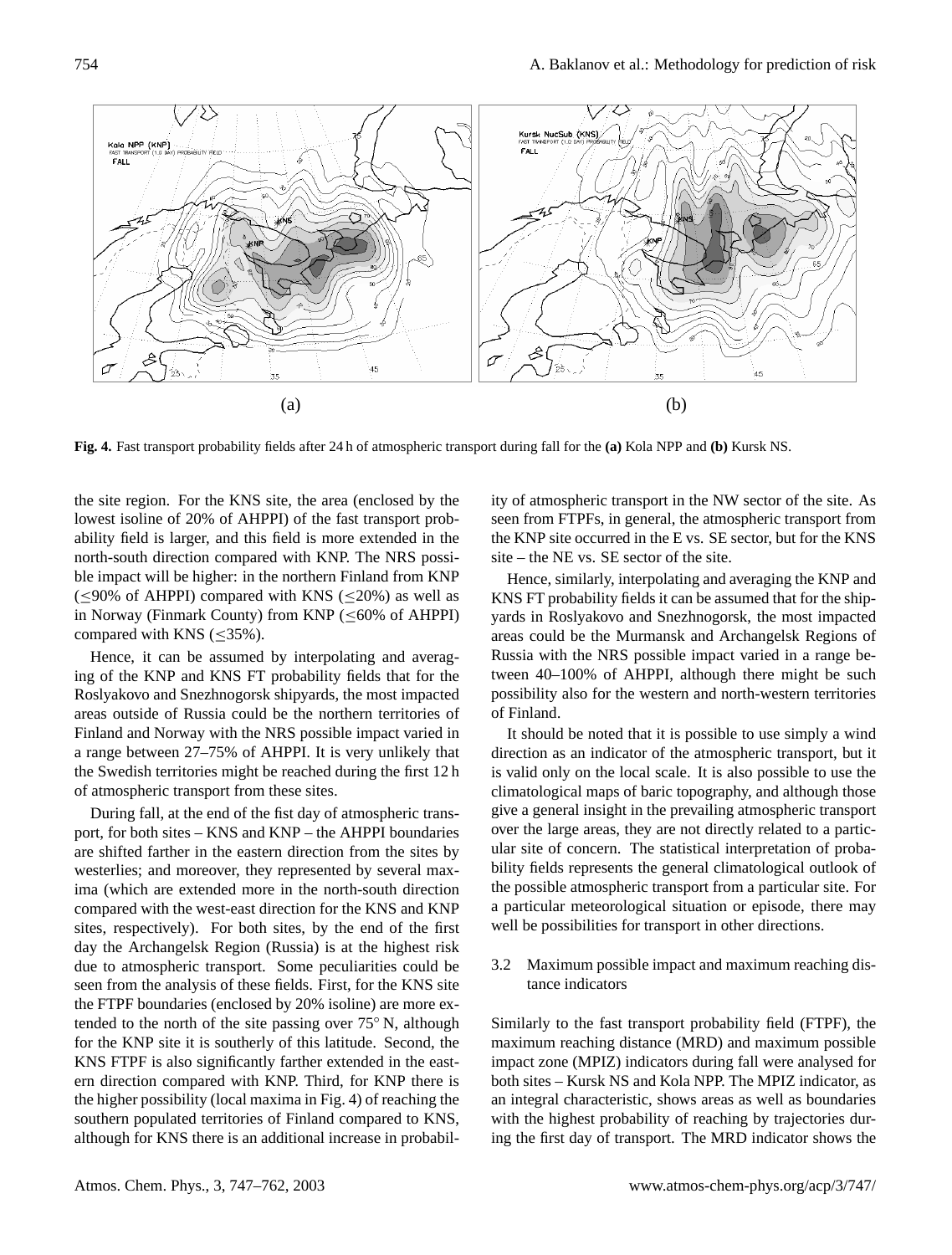

**Fig. 5.** Boundaries of the maximum reaching distance (—MRD—) and maximum possible impact zone (—MPIZ—) indicators during fall for the **(a)** Kola NPP and **(b)** Kursk NS.

farthest boundaries on a geographical map, which might be reached during the first day, at least, by one trajectory originated over the site location. It should be noted that the shape of both indicators depends on the prevailing flow patterns.

During fall, the KNP MRD boundary is less extended in the northern direction compared with the KNS site (cf. Fig. 5). For KNP, this boundary is more farther extended over the Scandinavian Peninsula as well as farther to the south (reaching 55◦ N) compared with KNS, although for KNS this boundary is more extended in both eastern and south-eastern directions. The KNP MPIZ boundary reaches the KNS region, although it is not the same for the KNS MPIZ boundary. Moreover, the KNP MPIZ isoline underlines that the territories of the Murmansk Region and Karelia, and partially, the border region of Finland and parts of the White and Barents Seas are located within the areas of the highest NRS possible impact. For KNS, the north-western territories of the Kola Peninsula, Kanin Peninsula, and Barents Sea are enclosed by the MPIZ isoline. The estimation of areas enclosed by isolines of these indicators showed that during fall the MPIZ areas are equal to  $49 \cdot 10^4 \,\mathrm{km}^2$  and  $41 \cdot 10^4 \,\mathrm{km}^2$  for the KNS and KNP sites, respectively. The MRD area for the KNS site is almost 1.8 times higher compared to the KNP site (i.e.  $1588 \cdot 10^4$  km<sup>2</sup> vs.  $895 \cdot 10^4$  km<sup>2</sup>).

## 3.3 Average integral concentration field

The average integral concentration field for a particular month might be used to calculate average dose characteristics due to inhalation from the passing radioactive cloud at any selected geographical location at any given day of a particular month. The summary monthly field might be used to calculate the monthly dose due to inhalation at any

selected geographical location. The examples of averaged  $137Cs$  integrated in time concentration fields after 1 day and 5 days of atmospheric transport from the KNS location in the Roslyakovo shipyard are shown in Figs. 6a and 6b, respectively. The daily discrete unit hypothetical release at the site during November 2001 was considered.

The area with the IAC highest orders of magnitude  $(\leq 1e + 2 \text{Bq} \cdot \text{h/m}^3)$  is extended in the NE-SW direction after the first day of atmospheric transport. For the five days of transport, the IAC area increased more in the NE sector compared with the SW sector from the site. Among the populated territories only the Kola Peninsula is affected. Considering the medium IACs  $(1e + 2 - 1e + 0)$  Bq · h/m<sup>3</sup>) it should be noted that the Murmansk, Archangelsk, and Karelia Regions of Russia, the Finnmark County of Norway, northern and central territories of Finland, and partially the north-east border of Sweden became affected by the end of the first day of the atmospheric transport. For the five day transport, the propagation of the radioactive cloud is more extended in the NE sector over unpopulated territories of the Arctic Seas. The entire Finland and large areas of the Russian Northwest could expect the higher possibility of being reached by the contaminated cloud compared with Sweden and Norway. Moreover, during November the atmospheric transport dominates more by westerlies, and hence, the affected territories are located to the east of the site compared with the west of the site.

# 3.4 Operational dispersion modelling for different phases of the Kursk submarine operation

Although trajectory modelling for a multiyear period could provide valuable information for the preliminary evaluation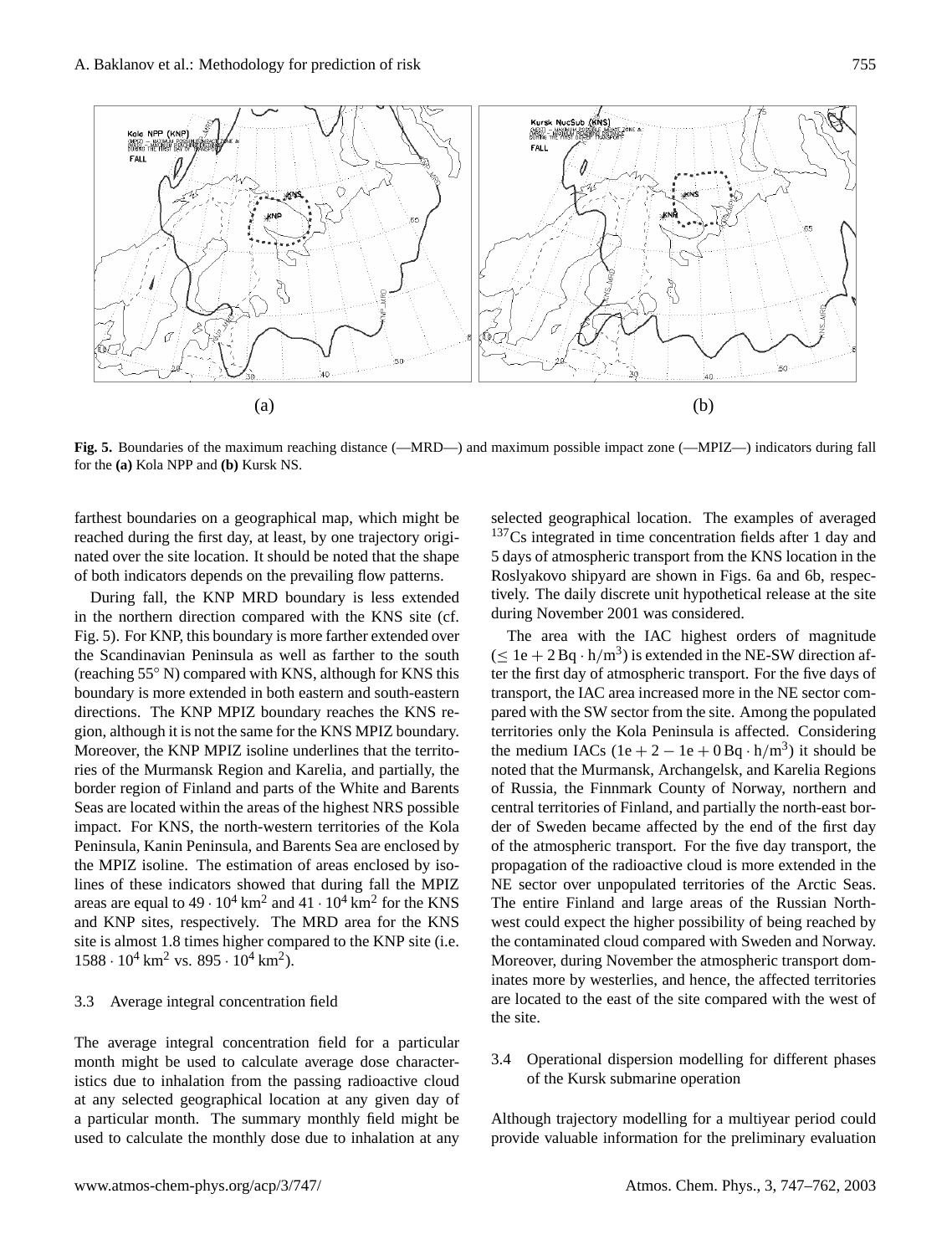

Fig. 6. Average integral concentration at surface field during November 2001 for the "unit discrete hypothetical release" of <sup>137</sup>Cs during November 2001 after **(a)** 1 day and **(b)** 5 days of atmospheric transport from the Kursk NS site.

of possible atmospheric transport from the risk site location, the real-time modelling is more useful in order to evaluate contamination and consequences of possible accidental releases.

In general, for the selection of the specific case studies we used simultaneously several criteria (Baklanov, 2000; Baklanov and Mahura, 2001). Among these criteria the most important are direction of atmospheric transport of an accidental release to the region of interest, possibility of removal over the study region during transport of a release, relatively short travel time from the NRS location and large coverage territories by the radioactive plume.

In this study, the possible contamination of the environment using the DERMA and DMI-HIRLAM models in forecasting mode was estimated. As a first approximation, the discrete unit hypothetical release (DUHR) of  $10^{11}$  Bq/s of  $137<sub>Cs</sub>$  which occurred daily during 6 h at the KNS location was considered. For all specific cases the simulation of the radionuclide surface air concentration  $(Bq/m^3)$ , wet and dry deposition (Bq/m<sup>2</sup>) fields was performed.

#### 3.4.1 The lifting phase

In our simulation, starting from 24 September 2001, this DUHR occurred daily between 12:00 and 18:00 UTC (following the working schedule). During 24 September and 17 October 2001, the simulation of the radionuclide concentration (Bq/m<sup>3</sup>), wet and dry deposition (Bq/m<sup>2</sup>) fields was performed. For modelling at this phase of the operation the geographical co-ordinates of KNS in the Barents Sea were used. It should be noted that on the local scale, the concentration fields are important input to calculation of doses for the population as the first consequences of accidental releases at risk sites. On the regional scale, the wet and dry deposition fields are important input to calculation of long-term consequences through the food chains. These fields underline boundaries of the geographical territories under the possible impact of accidental releases at risk sites.

From the total number of calculated operational dispersion cases (24), there are 19 (79%) cases showing transport toward eastern directions (westerly flows). It is in a good agreement with the results of the isentropic trajectory modelling. It reflected the fact that during September and October the westerly flows are dominant, as well as the fact that AH-PPI is located to east from the sunken submarine location. Atmospheric transport to west occurred only in two cases, as well as transport to south – two cases. We should mention also that only one case – a hypothetical accidental release occurred at 3 October 2001 – showed complex atmospheric transport and deposition patterns (cf. Fig. 7).

For this case, during the first hours after the hypothetical accidental release at KNS, the westerly flows dominate in the transport pattern. Starting at 4 October 2001, 06:00 UTC there is a tendency of easterly flows, and this tendency increases faster in comparison with the westerly flow. Starting at 5 October 2001, 09:00 UTC, transport in the eastern direction again becomes dominant, and transport toward west diminishes. This complexity depends on the splitting of the initial radioactive cloud after the first several hours, and it is due to significant synoptical activity in the region of interest. It should be noted that if consider the total unit release of 1 Bq of <sup>137</sup>Cs than the maximum total deposition in the source local zone will have a deposition fraction of  $10^{-10}$  Bq/m<sup>2</sup>, over the Kola Peninsula –  $10^{-11}$ , over the Archangelsk Region –  $10^{-12}$ , and over the Norwegian-Swedish border regions – up to 10−<sup>13</sup> .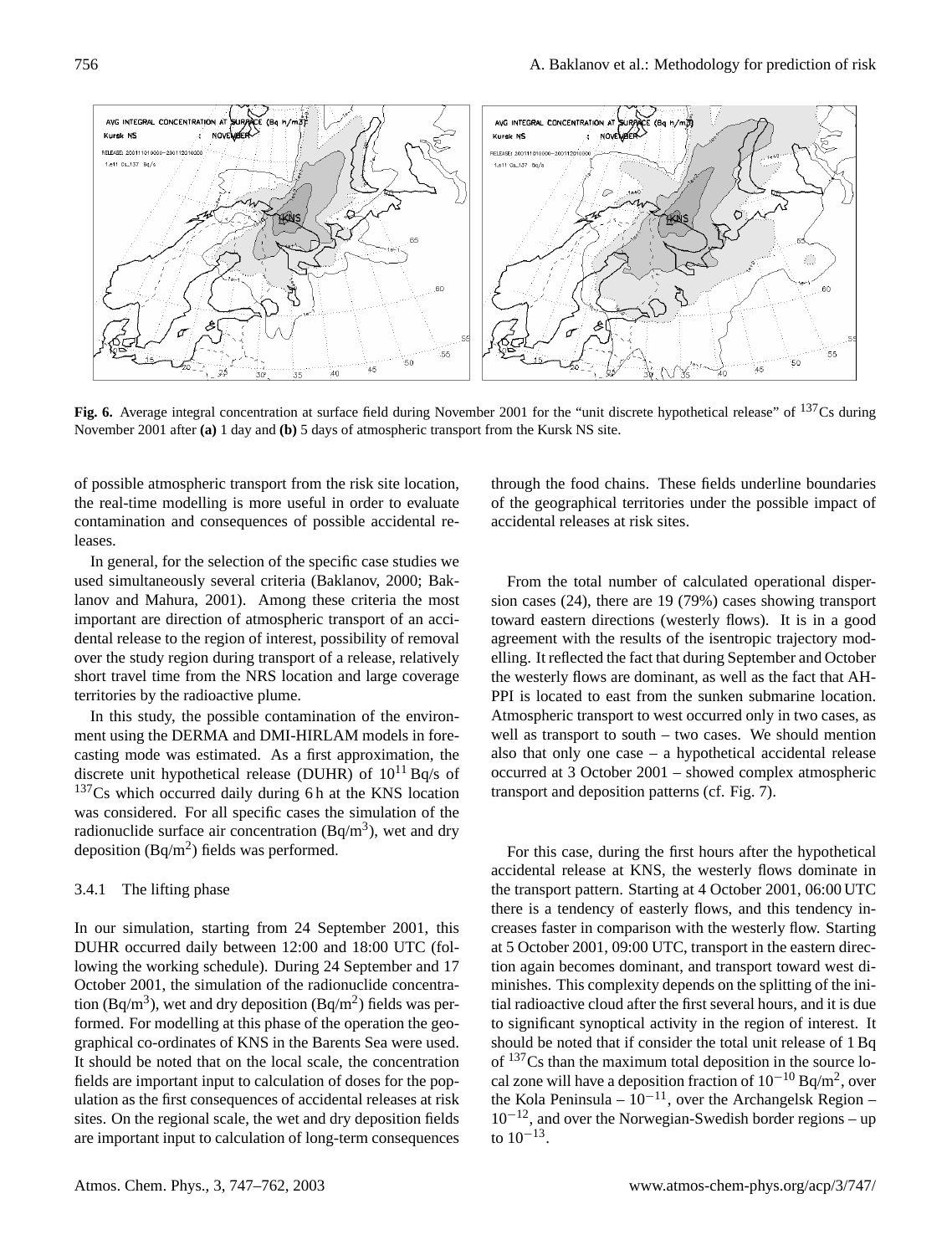

**Fig. 7.** Specific case of 3 October 2001 for the "unit discrete hypothetical release" of <sup>137</sup>Cs at the accident location: **(a)** surface air concentration and **(b)** wet deposition fields at 6 October 2001, 00:00 UTC.

#### 3.4.2 The transportation phase

Starting from 8 October 2001 (i.e. during the KNS transportation through the Barents Sea and Kola Bay to the Roslyakovo shipyard), the DUHR occurred daily between 09:00 and 15:00 UTC during 8–17 October 2001.

During the KNS transportation phase to Roslyakovo, we used approximate co-ordinates of the proposed route, and at the final phase – co-ordinates of the Roslyakovo shipyard. The choice of the co-ordinates as a function of time is very important in such studies, especially for the local-scale risk analysis. However, it is very problematic to calculate coordinates precisely during transportation with different speeds, uncertain route, etc. Hence, a new idea to use GPS in operational simulation for the moving risk sites is suggested by the ENSEMBLE Project (Galmarini, 2001) and planned to be used in future.

For this phase, from the total numbers of calculated cases most of the cases showed transport toward northern or eastern directions (southerly or westerly flows) to unpopulated areas of the Arctic Ocean seas. Only two cases showed the northerly and north-westerly flows to the populated areas of the Murmansk and Archangelsk Regions of Russia. In example, shown in Fig. 8, during the first half of the day the atmospheric transport occurred in the western direction and the radioactive plume passed over the northern territories of Norway. Among all considered cases, this case was only one showing transport over the Norwegian territory. This plume was later transported to the north and east passing over the Barents Sea and Novaya Zemlya Archipelago.

For the total unit release of 1 Bq of  $137\text{Cs}$ , the maximum deposition in the source local zone has a fraction of  $10^{-11}$ and  $10^{-10}$  Bq/m<sup>2</sup> for the dry and wet deposition, respectively. The level of deposition in the Russian-Norwegian border regions was one order of magnitude lower than the level of deposition around the KNS site. However, the dry deposition decreases faster with distance compared with the wet deposition, and the tail of the wet deposition field with a fraction of  $10^{-11}$  extended for a long distance from the site (up to 1000 km).

#### 3.4.3 The decommission phase in Roslyakovo

After the transportation through the Kola Bay to the Roslyakovo harbour, the submarine was relocated from the "Giant-4" barge and set in the dry dock of the Roslyakovo shipyard during the second and third decades of October 2001. Then, the first step of the KNS decommissioning phase started in the Roslyakovo shipyard, and it included the removal of missiles. One specific case of DUHR of <sup>137</sup>Cs at 16 October 2001 is considered.

Figure 9 shows the  $137Cs$  dry and wet deposition fields at 18 October 2001, 21:00 UTC. During the first day after the hypothetical accidental release at KNS, the westerly and north-westerly flows dominate in the transport pattern. Starting at 17 October 2001 there is a tendency of northerly flows, and later of the north-westerly flow again. The plume reached the Archangelsk Region with the deposition fraction of one-two orders of magnitude lower than the deposition level in the area of the KNS release. The deposition fraction over the St.Petersburg Region is of three and four orders of magnitude lower compared with the KNS release site for the dry and wet deposition, respectively.

#### 3.4.4 The decommission phase in Snezhnogorsk

Let us consider the potential risk of airborne contamination for DUHR of  $137$ Cs during the KNS operation phases #10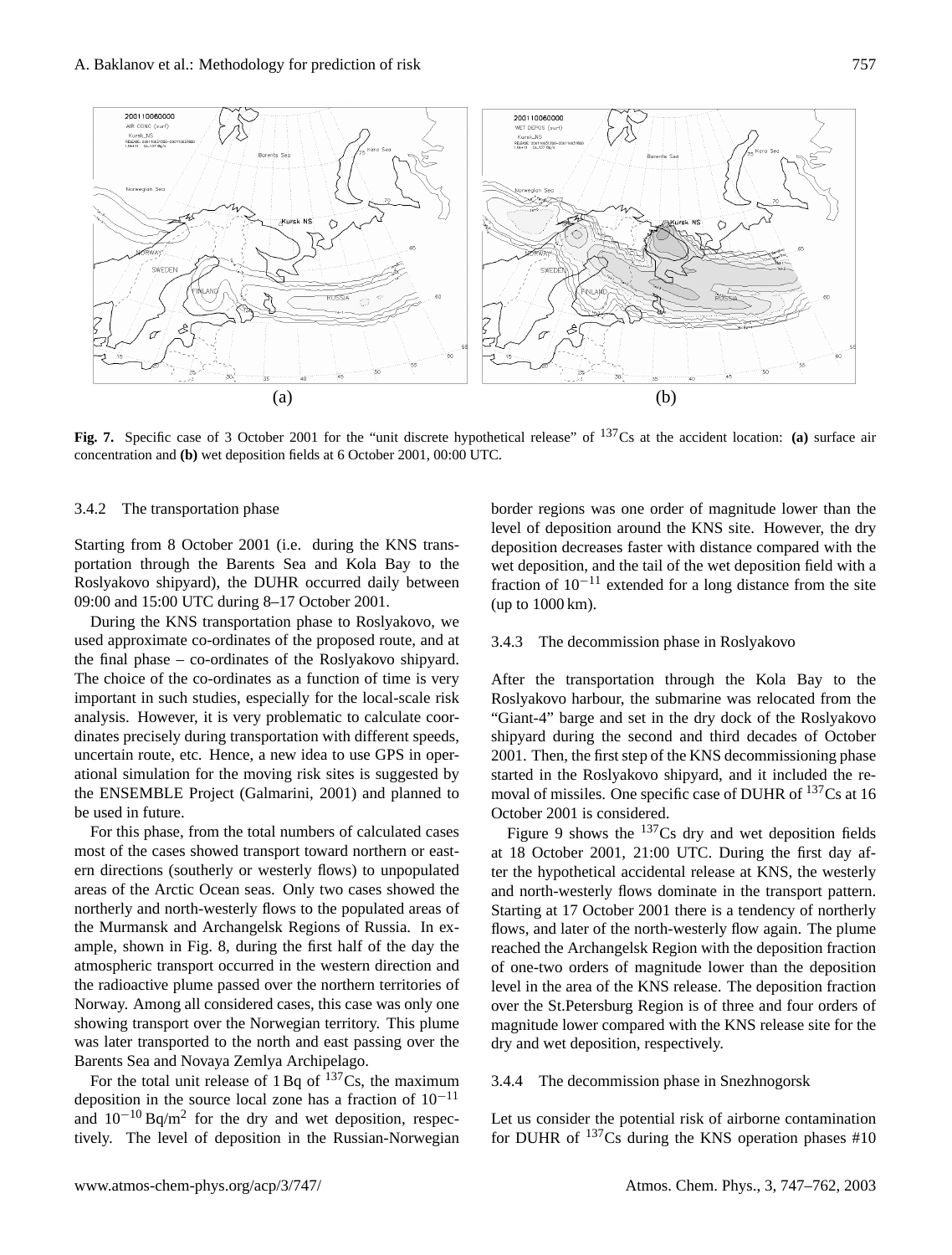

**Fig. 8.** Specific case of 9 October 2001 for the "unit discrete hypothetical release" of <sup>137</sup>Cs during the submarine transportation: **(a)** dry deposition and **(b)** wet deposition fields at 11 October 2001, 21:00 UTC.



**Fig. 9.** Specific case of 16 October 2001 for the "unit discrete hypothetical release" of <sup>137</sup>Cs at the Roslyakovo shipyard: **(a)** dry deposition and **(b)** wet deposition fields at 18 October 2001, 21:00 UTC.

and #12, which include the removal of six damaged missiles and nuclear fuel from KNS in the "Nerpa" dry dock during July–October 2002.

The hypothetical release from the site started at 10 September 2002, 12:00 UTC, and it continued during 1 h with the heights of the primary radioactive plume between 0–500 m. The remaining model input data and conditions are similar to the previous case studies.

Figure 10 presents dynamics of the weather situation based on the DMI-HIRLAM numerical weather forecast for the region of interest during 10–13 September 2002. The wind field maps shown in Fig. 10 represent the forecast by the E-version (15  $\times$  15 km horizontal resolution) and G-version (45  $\times$  45 km horizontal resolution) of the DMI-HIRLAM model. As shown in Fig. 10a, the higher resolution version of the model has a limitation of the modelling domain close to the KNS location, and hence, depending on the wind direction from the site the E- or G-version for the dispersion modelling could be used.

Figure 11 shows the calculated air concentration  $(Bq/m^3)$ in the mixing layer at different times after the beginning of DUHR of  $137$ Cs from the risk site. The integrated in time surface air concentration  $(Bq \times h/m^3)$  and groundcontamination (total deposition as the sum of dry and wet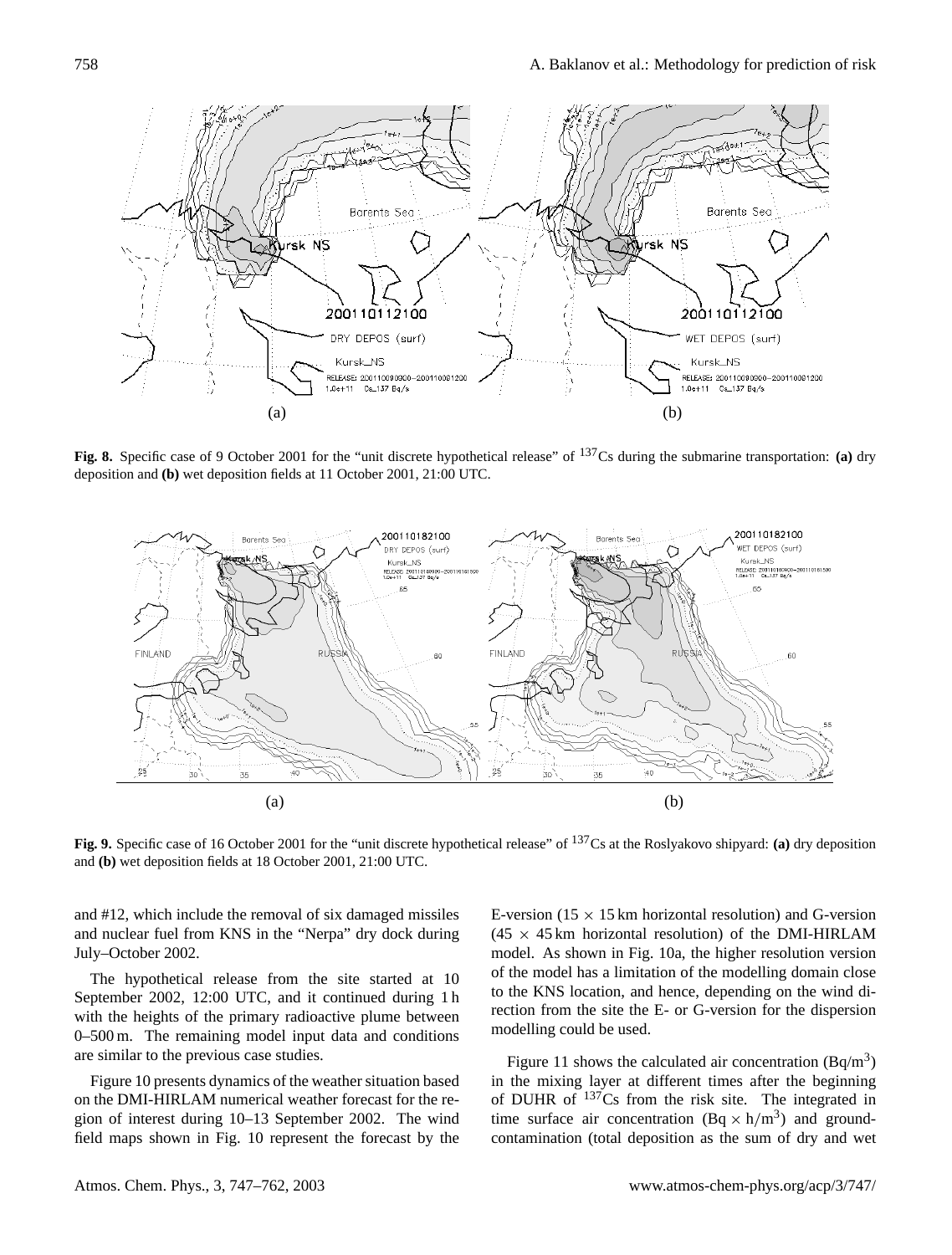

**Fig. 10.** Specific case of 10 September 2002 – meteorological fields: **(a)** analysed wind at 10 m for 10 September 2002, 12:00 UTC (DMI-HIRLAM, E-version), **(b)** forecasted wind at 10 m for 13 September 2002, 12:00 UTC (DMI-HIRLAM, G-version), **(c)** forecasted 6-hour precipitation for 13 September 2002, 12:00 UTC, and **(d)** forecasted wind at 10 m and temperature at 2 m for 13 September 2002, 12:00 UTC.

depositions, in  $Bq/m^2$ ) four days after the release started are shown in Fig. 12.

During the first day, the radioactive plume is transported slowly over the Kola Peninsula and Karelia to the south, due to low wind velocity within the boundary layer for this meteorological situation. On the second day, the plume is also extended to the north over the Barents Sea. An intensive precipitation in the first days after the release gives a large area of maximal deposition of radionuclides over the Kola Peninsula and surrounding areas. On the third day, the plume continued to move in the south-east and east direction from the site, but concentration decreased fastly and considerably.

## 3.4.5 Evaluation of possible consequences

It should be stressed again that we do not link the hypothetical accident releases considered in the following analysis with the "Kursk" submarine case. In our analysis, we simply discuss possible consequences and their scales after the most severe hypothetical accident with a ship nuclear reactor. Moreover, it should be noted that all completed high and medium potential risk level phases/actions of the KNS operation were performed successfully, and none of them involved any radioactive contamination or real risk for the population and the environment.

As it was mentioned above, the simulations were done for a discrete unit hypothetical release of  $137Cs$ . However, any expert can easily recalculate the concentration and deposition fields for any particular release value.

Although the ship reactor accidents may lead to serious environmental consequences, some studies (e.g. NACC, 1998) indicate that any potential naval reactor accident will not be nearly as severe as the Chernobyl accident. Some calculation of airborne transport, deposition, and exposure had been made based on an assumed release of 1 PBq of <sup>137</sup>Cs (NACC, 1998; Bergman et al., 1998). It is not obvious that this amount would actually be released in an accident, even if it is available in the core. Moreover, the relative uncertainty of the release is estimated to be a factor of ten. The maximum content of  $137Cs$  in the first and second generation of the Russian ship reactors is estimated to 5 PBq (Gussgard,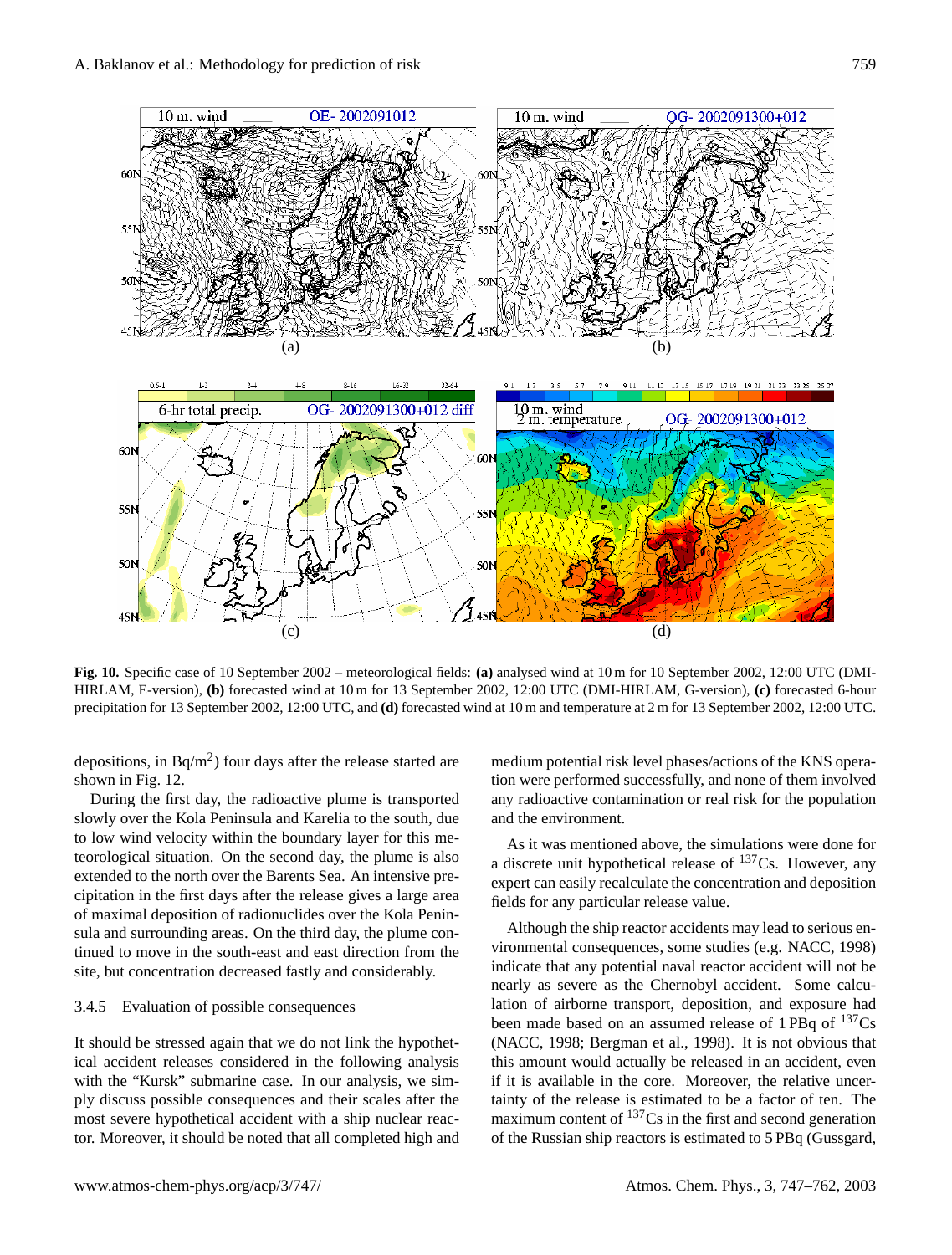

Fig. 11. Specific case of 10 September 2002 for the "unit discrete hypothetical release" of <sup>137</sup>Cs at the Snezhnogorsk shipyard (Nerpa): surface air concentration fields at: **(a)** 11 September 2002, 00:00 UTC, **(b)** 11 September 2002, 12:00 UTC, **(c)** 12 September 2002, 00:00 UTC, **(d)** 12 September 2002, 12:00 UTC, **(e)** 13 September 2002, 00:00 UTC, and **(f)** 13 September 2002, 12:00 UTC.

1995), while 10 PBq may be accumulated during operation of a typical modern ship reactor (i.e. with a power level slightly less than 200 MW). The KNS core inventory was not available in this study. However, a rough guess of the Bellona experts based on the known inventories of other submarines (Gerdes et al., 2001; Bellona, 2001) gives  $6.2$  PBq of  $^{137}Cs$ and 5.6 PBq of  $90$ Sr.

Our recalculation (based on two selected case studies, e.g., Figs. 9 and 12) for the total unit release (1 Bq) case indicates that some areas of the Northwest Russia (excluding the Kola Peninsula) could obtain deposition of a fraction of the order of 10−<sup>13</sup> Bq/m<sup>2</sup> . This corresponds to a deposition of  $100 Bq/m^2$  per 1 PBq of airborne release of  $137Cs$  in the accident, i.e. the level used in the NACC, 1998 study. On the Kola Peninsula the higher deposition density (one to two orders of magnitude) might be expected compared with the Northwest Russia. In our case,  $1$  PBq of  $137$ Cs airborne release corresponds to  $1-10 \text{ kBq/m}^2$  and up to  $50 \text{ kBq/m}^2$  on the Kola Peninsula vs. local scale close to the release site.

For Scandinavia, the direct deposition of  $^{131}$ I or  $^{137}$ Cs on pasture and crops at levels falling below  $1 \text{ kBq/m}^2$  is not likely leading to restrictions in normal agricultural practice or formal acceptance for commercial use of the food-products (Bergman et al., 1998). The concentration in reindeer in the Northern Fennoscandia is high, when feeding during winter on lichens exposed to fallout of radioactive caesium  $(^{134}Cs$ and  $137Cs$ ). The ratio between activity concentration in the reindeer meat and deposition density will be close to  $1 \text{ kg/m}^2$ in the latter half of the first winter season after the fallout (Bergman and Ågren, 1999). This implies contamination about one order of magnitude higher than concerning direct deposition in the sensitive food-chain of grass-cow-milk. Intake of radioactive caesium in groups or populations consuming much reindeer meat is expected to be high.

Assuming a release of 1 PBq of 137Cs and following Bergman et al., 1998, the levels of this radionuclide attained in reindeer meat are expected to be: 1) 1 kBq/kg in large areas on the Kola Peninsula affected by deposition, and 2) one order of magnitude higher over some smaller areas ranging within a hundred kilometres from the site of release.

# **4 Conclusions**

In this study, a combination of several research tools to evaluate the possible atmospheric transport, contamination, and consequences as a result of a discrete unit hypothetical release at a nuclear risk site was used. Among these tools are: 1) isentropic trajectory modelling for a multiyear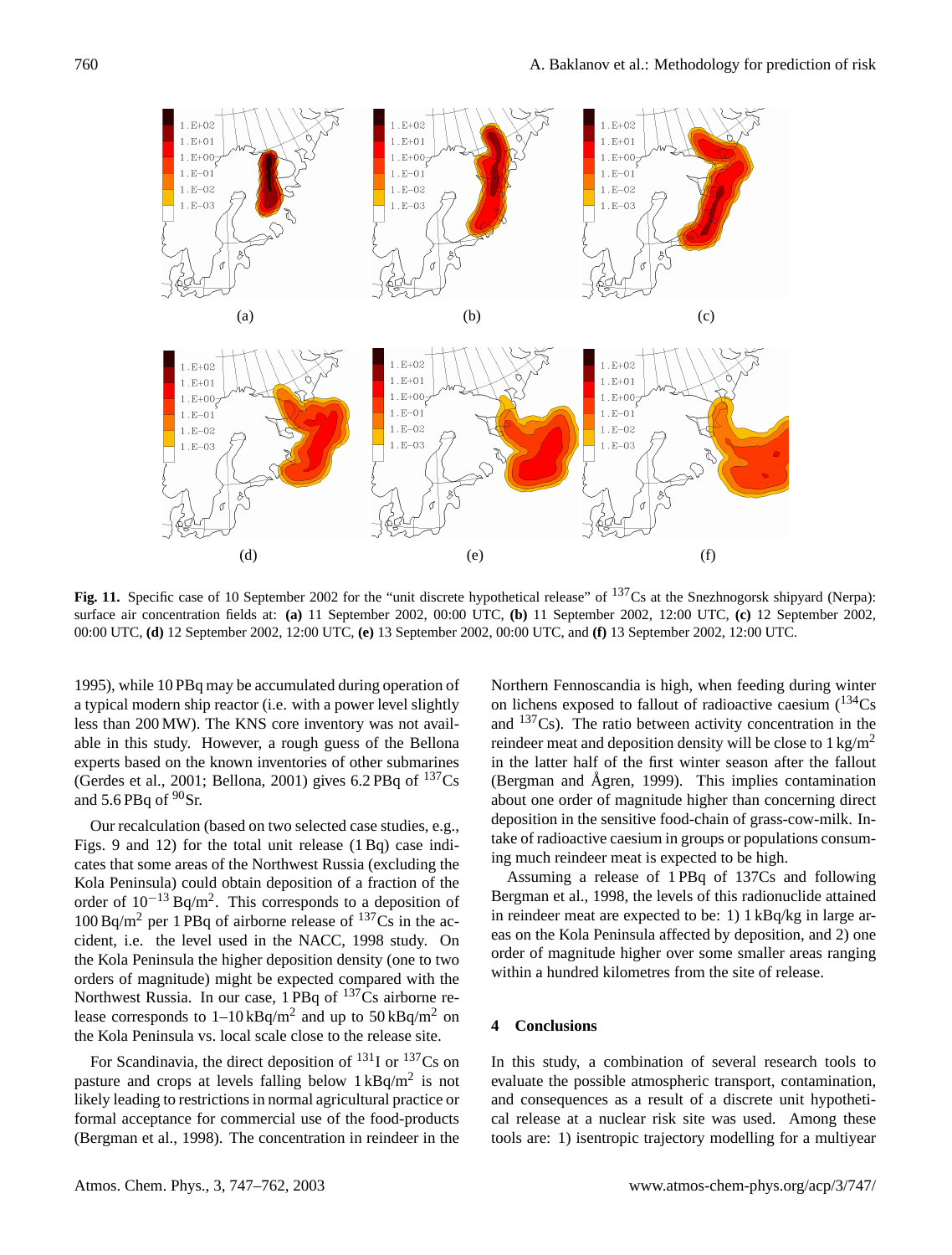

**Fig. 12.** Specific case of 10 September 2002 for the "unit discrete hypothetical release" of <sup>137</sup>Cs at the Snezhnogorsk shipyard: **(a)** surface air concentration field at 14 September 2002, 00:00 UTC; **(b)** integrated in time air concentration in the surface layer field at 15 September 2002, 18:00 UTC, and **(c)** total deposition field at 14 September 2002, 00:00 UTC.

period; 2) atmospheric dispersion modelling of radioactivity releases for a long-term period, 3) operational emergency response modelling based on numerical weather prediction model data, and 4) statistical analyses of trajectory and dispersion modelling results. The combined use of the first, second and fourth tools could be applied (as the first approach) during the preparation stage, and the third tool (as the second approach) – during the operation stage. The suggested methodology is tested on an example of the most important phases of the "Kursk" nuclear submarine operation.

The temporal variability of several probabilistic indicators (fast transport probability fields, maximum reaching distance, maximum possible impact zone, and average integral concentration of  $137Cs$ ) showed that the Fall of 2001 was the most appropriate time for the beginning of the operation. These indicators allowed to identify the most probably impacted geographical regions and territories. In cases of atmospheric transport toward the most populated areas, the forecasts of possible consequences during phases of the high and medium potential risk levels (lifting, transportation, and decommissioning of the submarine) based on a unit hypothetical release were performed. The analysis showed that the possible deposition fractions of  $10^{-11}$  (Bq/m<sup>2</sup>) over the Kola Peninsula, and  $10^{-12} - 10^{-13}$  for the remote areas of the Scandinavia and Northwest Russia if 1 Bq release over 6 hour period is considered.

It is suggested that the combined use of both approaches for the estimation of possible consequences of accidental releases at nuclear risk sites is more valuable. From one side, during the preparation stage – the trajectory and dispersion modelling for the long-term period, and probabilistic fields analysis could provide preliminary information about possible directions and probabilities of atmospheric transport from the risk site locations. From other side, during the operation stage – the real-time modelling could provide detailed current and forecasted information about the spatial and temporal distributions of concentration, wet and dry deposition of radionuclides of key importance. It is concluded that the use of both approaches provides the most valuable basis for risk analysis.

Finally, it should be noted that although the "Kursk" nuclear submarine was selected as an example for this study, the suggested methodology could be used successfully for any object of potential nuclear, chemical or biological danger.

*Acknowledgement.* The authors are grateful to L. Laursen (Danish Meteorological Institute), O. Rigina (Geographical Institute of Copenhagen University, Denmark), R. Bergman (Swedish Defence Research Authority, Umeå), Sergey Morozov (Kola Science Center, Russian Academy of Sciences, Apatity, Russia), F. L. Parker (Vanderbilt University, Nashville, TN, USA), K. Compton (International Institute for Applied Systems Analysis, Laxenburg, Austria), B. Segerståhl (Thule Institute of University of Oulu, Finland), J. Merrill (University of Rhode Island, RI, USA), I. Kudrik (Bellona) for collaboration and constructive comments.

The computer facilities at the Danish Meteorological Institute (DMI, Copenhagen, Denmark), the International Institute for Applied Systems Analysis (IIASA, Laxenburg, Austria), and the National Center for Atmospheric Research (NCAR, Boulder, USA) have been used in this study. The meteorological data archives from the NCAR and DMI facilities were used as input to the isentropic trajectory and operational dispersion modelling.

Thanks to the computer consulting services at DMI, IIASA, and NCAR for the collaboration, computer assistance, and advice. Financial support of this study included the grants of the Nordic Arctic Research Programme (NARP), the Nordisk Forskerutdanningsakademi (NorFA), and US Department of Energy (US DOE).

## **References**

AR-NARP: Atmospheric Transport Pathways, Vulnerability and Possible Accidental Consequences from the Nuclear Risk Sites in the European Arctic (Arctic Risk). Project of the Nordic Arctic Research Program (NARP). Arctic Risk Project Official